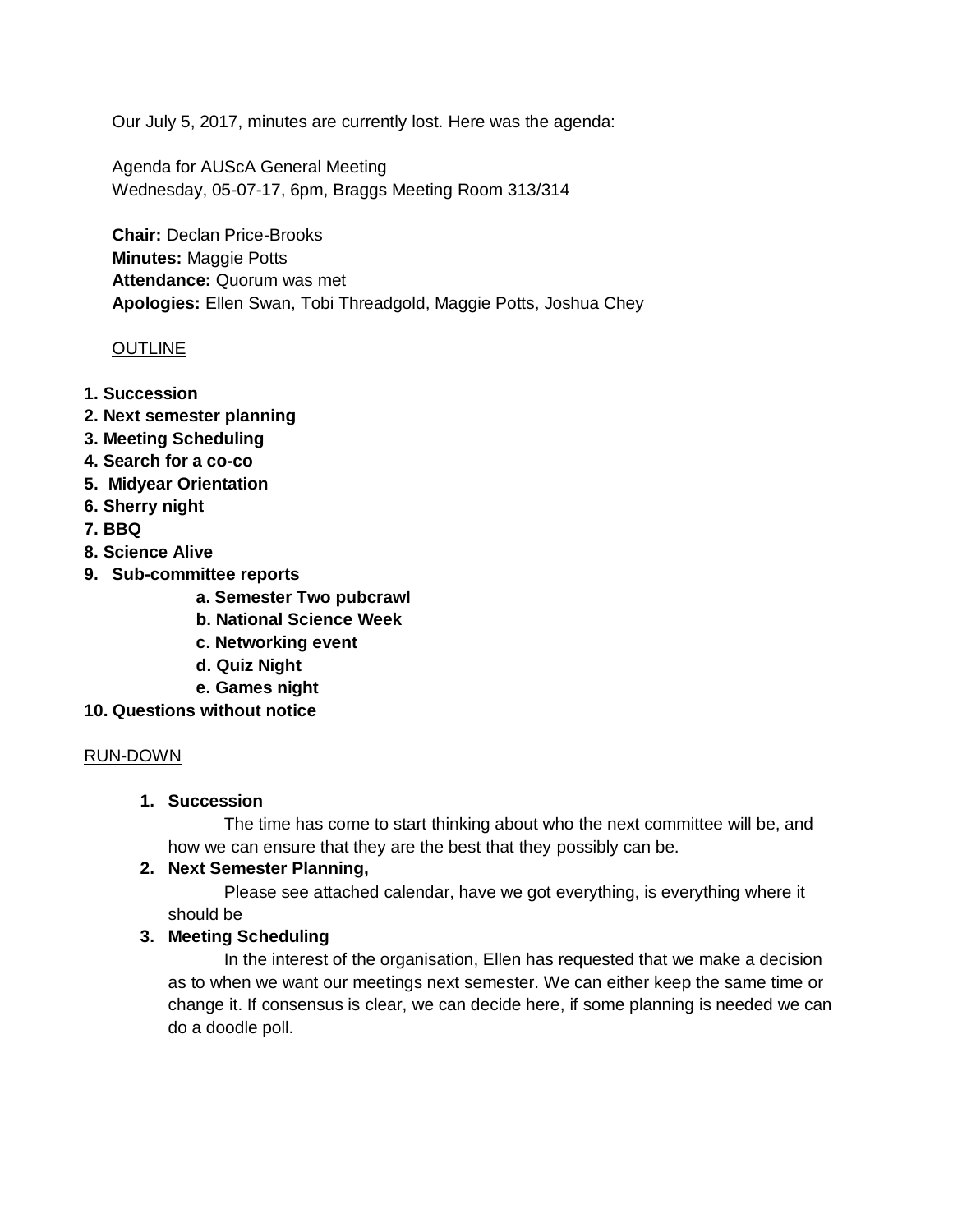### **4. Search for a coco**

Current shortlist

- Dominick Hentschke
- Tobi Thredgold
- Tamika Burrowes
- Galina Murina
- Danny Wu
- Jack Moran

Any last minute additions to the list? If not then we should either make a decision now or determine a system by which a decision should be reached. Such that a recommendation can be made and the new coco is in office before Sem 2 commencing.

## **5. Mid year Orientation**

In addition to any support requested by the faculty orientation committee, do we want to do anything?

# **6. Sherry night.**

Plan as it stands, pre at Declan's on 22nd, then follow Sem 2 pubcrawl route pubcrawl route, partake in revelry till we drop :p

# **7. BBQ**

Plan Sem 2 BBQ, we can either do a subcommittee or run it at a committee level.

# **8. Science Alive**

# **9. Sub-committee updates**

## **a. Semester Two pubcrawl**

Update on progress to be given by Zane.

## **b. National Science week**

Update on progress to be given by Declan.

## **c. Networking event**

Update on progress to be given by Khalia

## **D. Quiz Night**

Update on progress to be given by Emi

## **E. Games night**

I have seriously forgotten who is in charge of this… again.

## **10. Questions without notice**